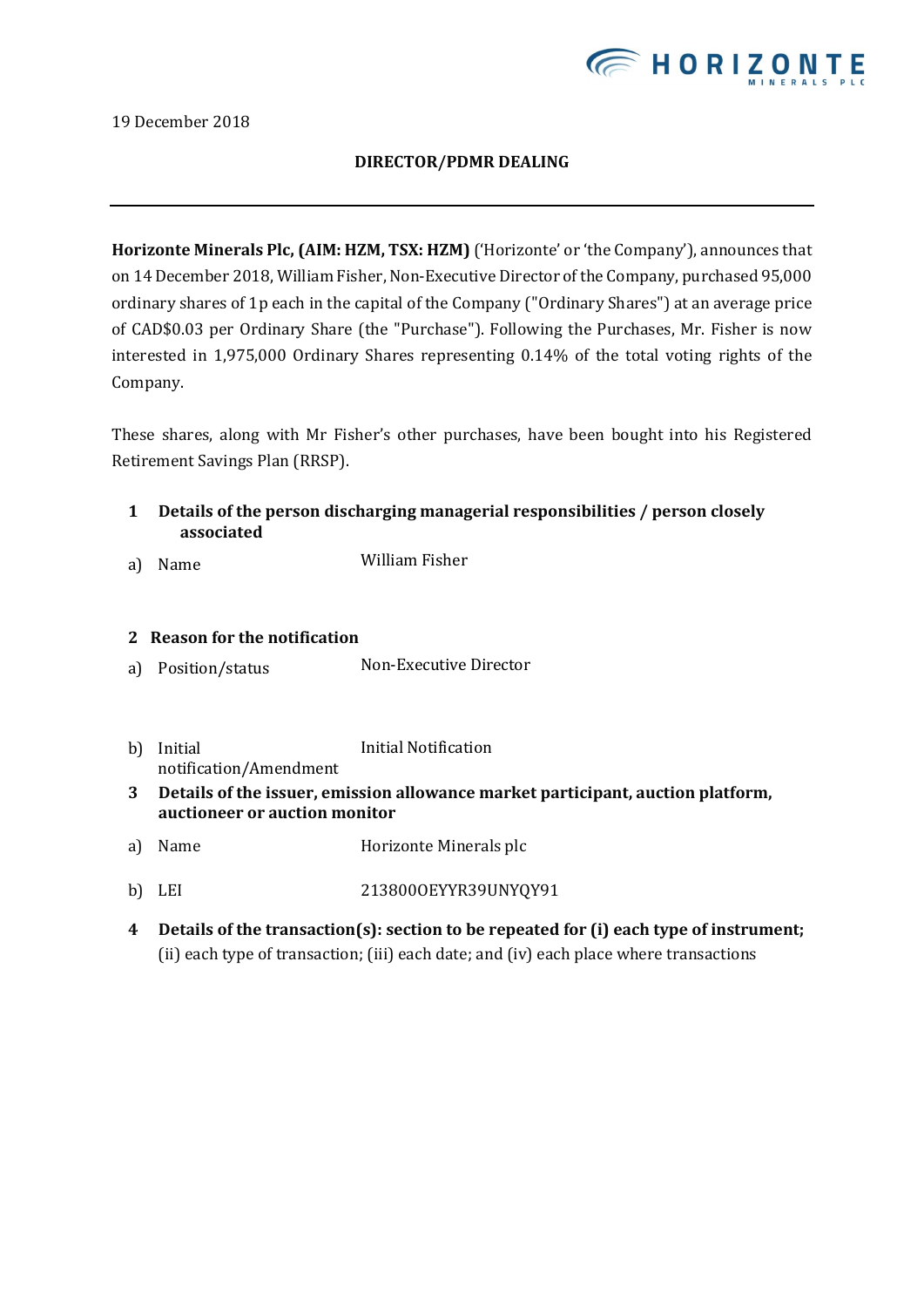

| a) Description of the      | Ordinary Shares of CAD\$0.03 each in Horizonte Minerals plc |
|----------------------------|-------------------------------------------------------------|
| financial instrument, type |                                                             |
| of instrument              |                                                             |

b) Nature of the transaction Share Purchase

Price(s) and volume(s)

| Price(s)  | Volume(s) |
|-----------|-----------|
| CAD\$0.03 | 95,000    |

d) Aggregated information

| Aggregate volume | 95,000 Ordinary Shares purchased at |
|------------------|-------------------------------------|
|                  |                                     |

Price CAD\$0.03 per Ordinary Share

- e) Dates of the transactions 14 December 2018
- f) Place of the transactions Toronto Stock Exchange

For further information visit www.horizonteminerals.com or contact:

| <b>Horizonte Minerals plc</b>                          |                       |  |  |  |
|--------------------------------------------------------|-----------------------|--|--|--|
| Jeremy Martin (CEO)                                    | +44 (0) 20 7763 7157  |  |  |  |
|                                                        |                       |  |  |  |
| <b>Numis Securities Ltd (NOMAD &amp; Joint Broker)</b> |                       |  |  |  |
| John Prior                                             | $+44(0)$ 207 260 1000 |  |  |  |
| Paul Gillam                                            |                       |  |  |  |
|                                                        |                       |  |  |  |
| <b>Shard Capital (Joint Broker)</b>                    |                       |  |  |  |
| Damon Heath                                            | +44 (0) 20 7186 9952  |  |  |  |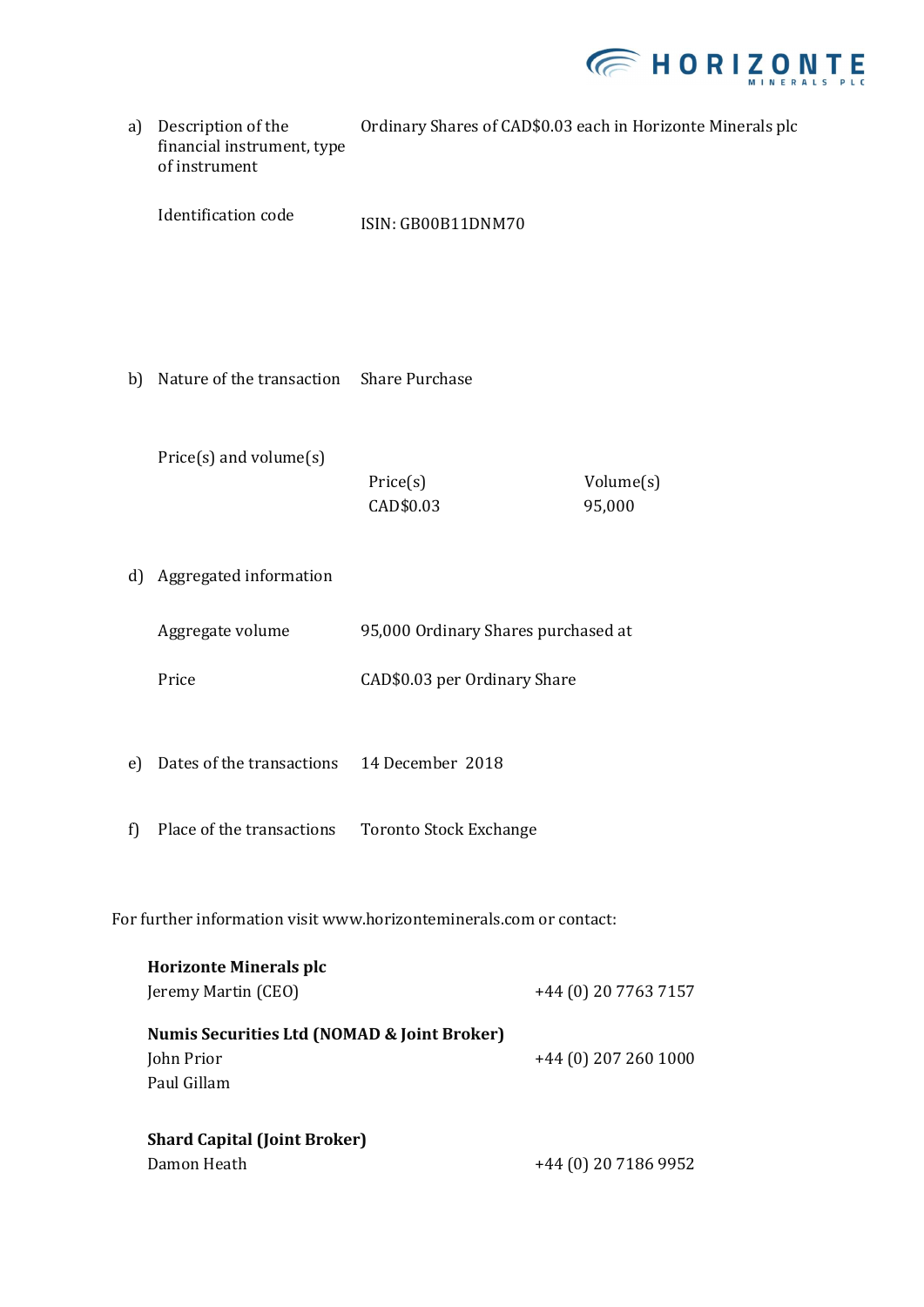

Erik Woolgar

Tavistock (Financial PR) Gareth Tredway Emily Fenton

+44 (0) 20 7920 3150

## About Horizonte Minerals:

Horizonte Minerals plc is an AIM and TSX-listed nickel development company focused in Brazil. The Company is developing the Araguaia project, as the next major ferronickel mine in Brazil, and the Vermelho nickel-cobalt project, with the aim of being able to supply nickel and cobalt to the EV battery market. Both projects are 100% owned.

## CAUTIONARY STATEMENT REGARDING FORWARD LOOKING INFORMATION

Except for statements of historical fact relating to the Company, certain information contained in this press release constitutes "forward-looking information" under Canadian securities legislation. Forward-looking information includes, but is not limited to, the ability of the Company to complete the Acquisition as described herein, statements with respect to the potential of the Company's current or future property mineral projects; the success of exploration and mining activities; cost and timing of future exploration, production and development; the estimation of mineral resources and reserves and the ability of the Company to achieve its goals in respect of growing its mineral resources; the ability of the Company to complete the Placing as described herein, and the realization of mineral resource and reserve estimates. Generally, forward-looking information can be identified by the use of forward-looking terminology such as "plans", "expects" or "does not expect", "is expected", "budget", "scheduled", "estimates", "forecasts", "intends", "anticipates" or "does not anticipate", or "believes", or variations of such words and phrases or statements that certain actions, events or results "may", "could", "would", "might" or "will be taken", "occur" or "be achieved". Forward-looking information is based on the reasonable assumptions, estimates, analysis and opinions of management made in light of its experience and its perception of trends, current conditions and expected developments, as well as other factors that management believes to be relevant and reasonable in the circumstances at the date that such statements are made, and are inherently subject to known and unknown risks, uncertainties and other factors that may cause the actual results, level of activity, performance or achievements of the Company to be materially different from those expressed or implied by such forwardlooking information, including but not limited to risks related to: the inability of the Company to complete the Acquisition as described herein, exploration and mining risks, competition from competitors with greater capital; the Company's lack of experience with respect to developmentstage mining operations; fluctuations in metal prices; uninsured risks; environmental and other regulatory requirements; exploration, mining and other licences; the Company's future payment obligations; potential disputes with respect to the Company's title to, and the area of, its mining concessions; the Company's dependence on its ability to obtain sufficient financing in the future; the Company's dependence on its relationships with third parties; the Company's joint ventures; the potential of currency fluctuations and political or economic instability in countries in which the Company operates; currency exchange fluctuations; the Company's ability to manage its growth effectively; the trading market for the ordinary shares of the Company; uncertainty with respect to the Company's plans to continue to develop its operations and new projects; the Company's dependence on key personnel; possible conflicts of interest of directors and officers of the Company, the inability of the Company to complete the Placing on the terms as described herein, and various risks associated with the legal and regulatory framework within which the Company operates. Although management of the Company has attempted to identify important factors that could cause actual results to differ materially from those contained in forward-